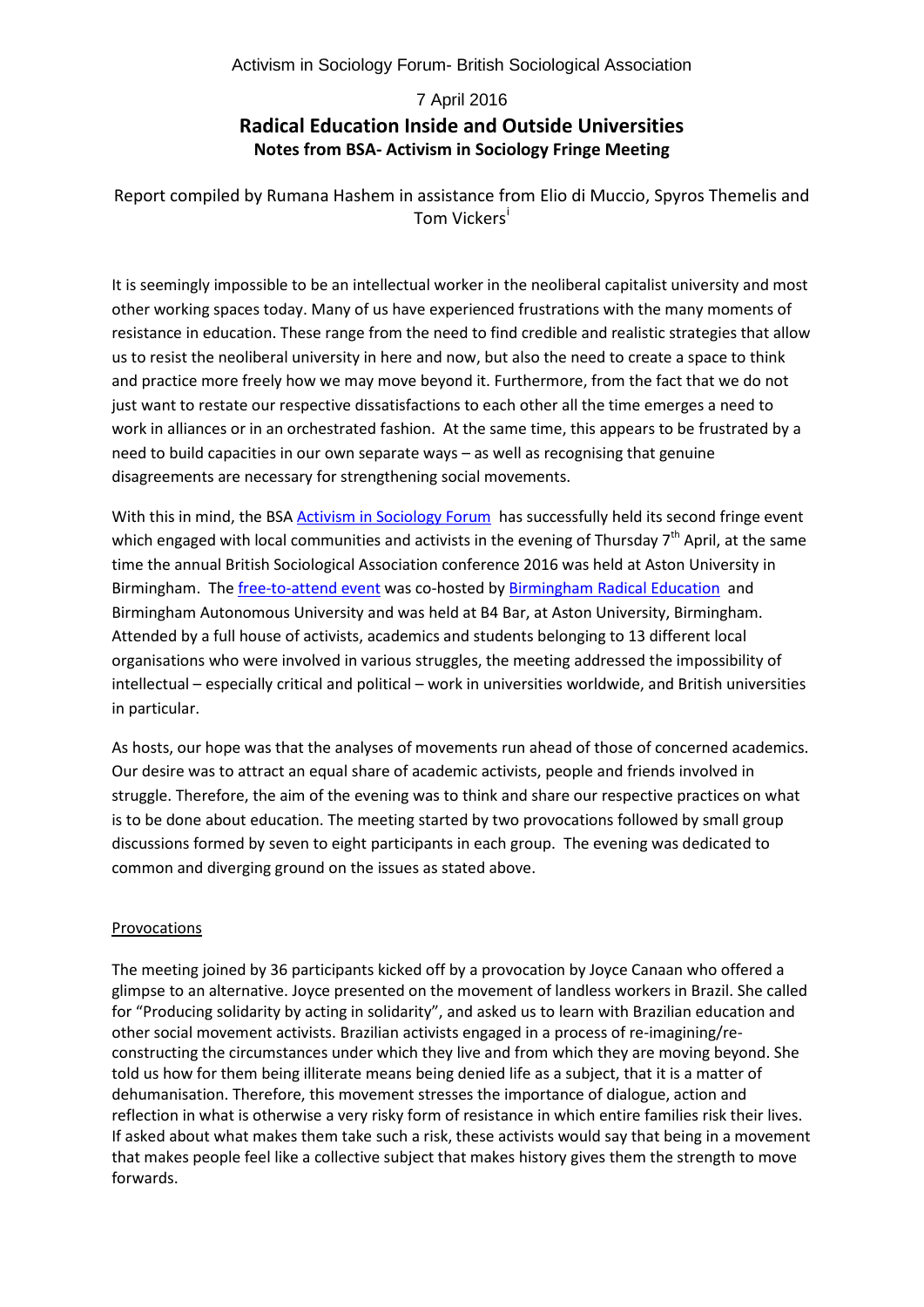## Activism in Sociology Forum- British Sociological Association

### 7 April 2016

Pedagogy also features at the heart of this movement. This is a realisation to which its members came when realising that 'cutting the wire' or re-appropriating land alone was not enough to enact revolutionary social change. Instead, new barriers were found, such as capital and ignorance, which had to be fought anew through education. For this movement, then, pedagogy is a revolutionary strategy of survival.

Joyce's provocation was followed by Martin Bradbury from Birmingham Autonomous University, who presented on the impoverishment of the concept of poverty and the political implications of this for our struggles. Martin recounted his time in the student movement, when through protests and occupations, networks of solidarity and mutual aid became a dialectic of theory and practice: developing new skills, points of leverage, and mutual recognition. He then showed how at the same time, in the process of making demands, anti-austerity struggles have posed too many limits on our imagination of what poverty is: faced with an economic argument rather than their needs, people are reduced to the logic of capital and prevented from going beyond limits through which they could see themselves as having an ability to develop oneself beyond capitalism. He speaks about how balancing the budget is like listening to U2 or Coldplay: always the same. Social movement activists are forced to use the language of the bourgeois establishment. Martin asks, is there more creativity and originality elsewhere in the world? For Martin, capitalism is poverty - the synthesised denial of our human potential.

### Discussion and debate: Poverty of What?

Following the two provocations the forum split into five small groups, facilitated by five organisers, where participants discussed and debated on the related issues. It was agreed by the small groups that the 'model to alternative' presented by Joyce Canaan is a good model to follow. Joyce's model advocates for dialogical and collective struggle, and using pedagogy for overcoming oppression, poverty and illiteracy. The groups agreed that we should think about how the landless people's praxis includes reflection on the process of continuing to overcome oppression, exclusion and the fatalism that those producing these factors seek to nurture and on the efficacy of their efforts to create solidarity. Almost all small group participants agreed with Joyce that "If it is impossible to be an intellectual worker in the university today, perhaps those of us who are education activists here should think and do education activism with strategies developed by education and other activists elsewhere"."

The importance of having a mass movement using an activist pedagogy was discussed with emphasis by one of the small groups, facilitated by Spyros Themelis. The question is why don't we have big grassroots/organic movements? It was agreed that the barriers to the movements need to be explored. The alienating language of academia (e.g. Bob Jessop) is one such barrier. In terms of economic poverty and austerity, one point was that the massification of HE has led to a drop in unemployment figures. Another question is why the student activists take distance from academia: are they not part of it? Participants said that they were sold this idea that with the degree is part of basic education, like secondary education was in the post-WWII time. The group members then reflected on the word "poverty" that Martin Bradbury used in his provocation. Question is poverty of what? Apart from material poverty, is there a poverty in believing in alternatives?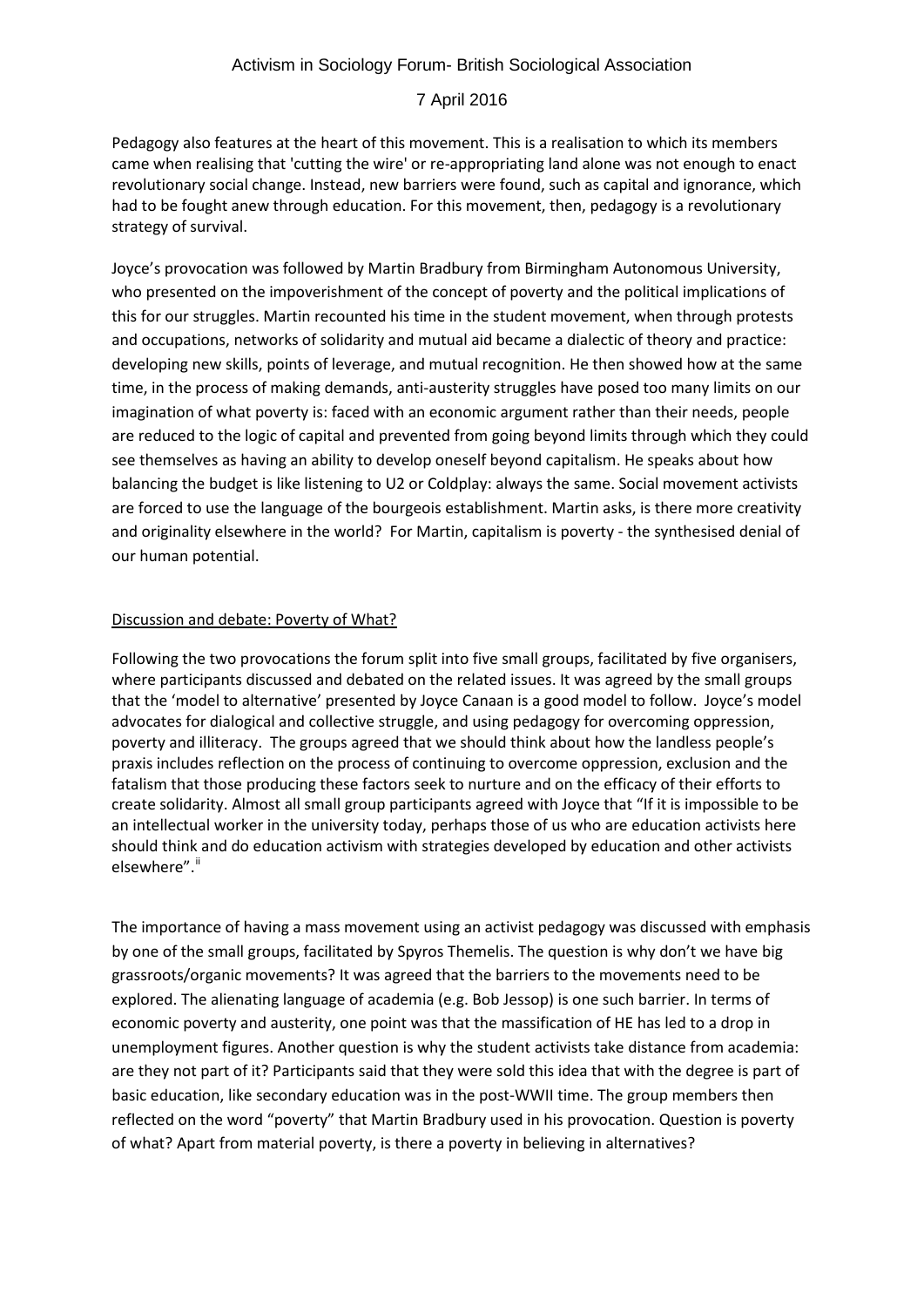## Activism in Sociology Forum- British Sociological Association

## 7 April 2016

## *What can be done to the state of the Left in Britain?*

A group led by Tom Vickers had a wide ranging discussion about the state of the Left in Britain today and what can be done. We face a situation of escalating racism, war and poverty for large sections of the population, yet a very low level of resistance. Particular points that were made during this discussion include:

- There are serious limitations on what we can achieve within the neoliberal university, and our organising and educational activities need to go beyond it
- People need information and understanding in order to fight back and so education can help to enable activism
- The Prevent programme represents both an attack on Muslim students and a wider threat to anybody in university who questions ruling ideas – this could be an important area for united resistance and action is already being taken by the NUT and NUS
- Language is important for organising and for considering different ways of thinking.
- We need to build networks for mutual support both political and material
- Reading groups can play a useful role, and is something we can do now, in a period where there is little activity and we have very little resources – this can help prepare the ground for larger scale resistance in the future
- There is a problem of endemic sexism in the left, or to look at it another way a neglect of the interests of working class women – but members of the group were critical of those who refuse any contact with left organisations on these grounds.

### *Is there a way to gain academic freedom?*

One small group discussion, facilitated by Elio and Rumana, had members from Academics for Peace in Turkey and secularists from Bangladesh who were put on death lists. The group discussed with them how to address the topic of academic freedom. These academics simply called for the Government to return to its policy commitment towards the peace process, and were deemed to be terrorists for it from the highest authorities. Furthermore, their names were found because published by fascist news platforms. In the face of this tragedy and the general difficulty of doing politics and having freedom of expression, we discussed the uses and misuses of social media vis-avis radical education. Some felt that there was a generational gap in the way in which ICTs are utilised, and it was felt that education could do something to address this.

However, it was also once again noted that education is not a mere appendage that can be attached to the movement. Rather, the creation of a commons of knowledge on our own terms, much like social media platforms, but also safer, are a matter of necessity for the reproduction of current social movements that strive for human dignity. It was then discussed how ICTs have proved instrumental in the capacity to develop more or less deep-rooted links of international solidarity, but also how safety from increasing surveillance has become a prerogative in this regard.